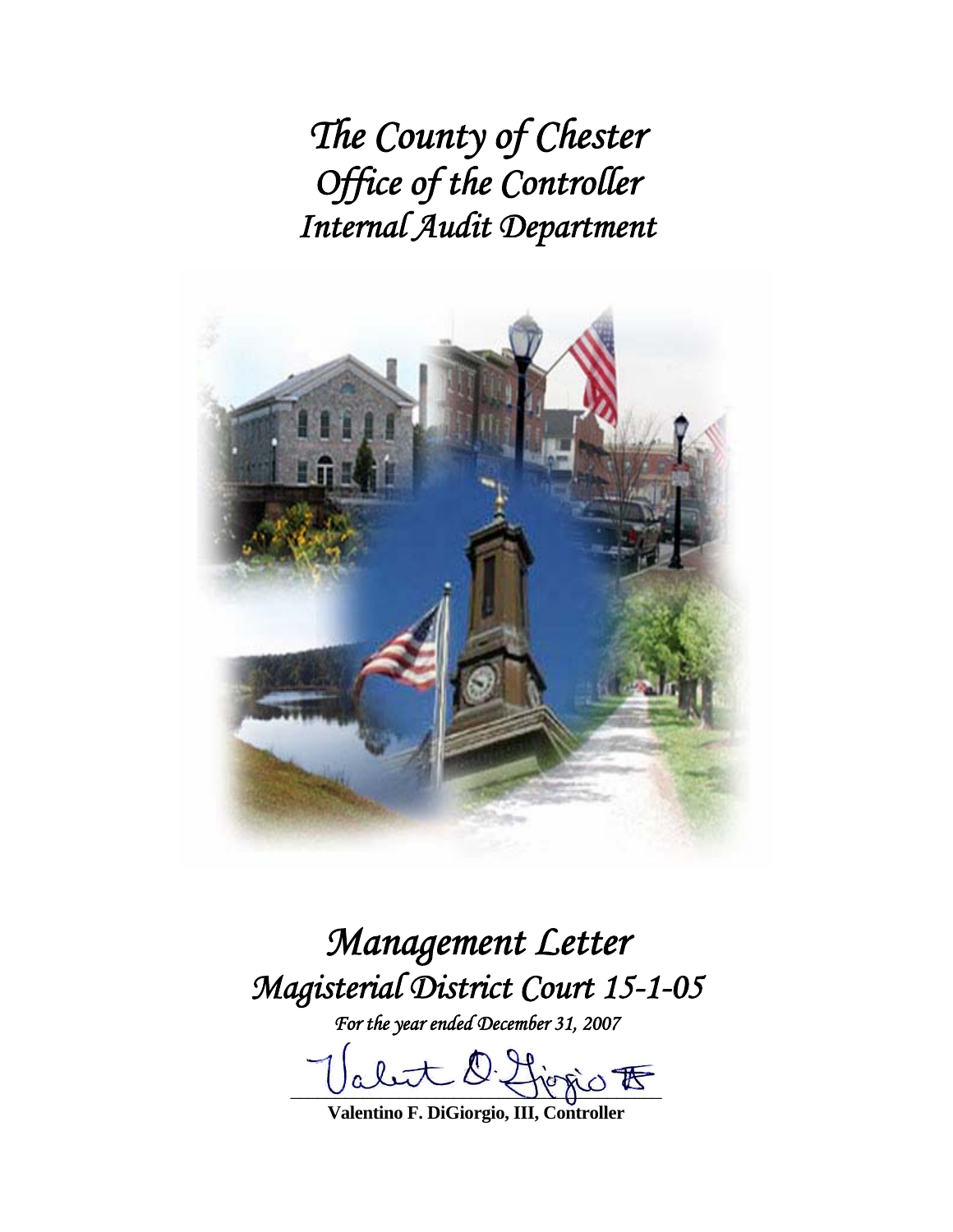## **To: Magisterial District Judge Grover E. Koon**

### *Introduction*

On September 17, 2008, Internal Audit completed an audit of Magisterial District Court 15-1-05 (*District Court*). Robert Pinkos, CIA, was the auditor-in-charge. Internal Audit is required by County Code to review district courts annually to ensure compliance with policies and procedures mandated by the Administrative Office of Pennsylvania Courts and/or District Justice Administration and to assess their overall internal control structure. The scope of our audit included a review of the following:

- Cash and Petty Cash
- Undisbursed Funds
- Cash Receipts
- Manual Receipts
- Cash Disbursements
- Voided Transactions
- Overall Compliance.

#### *Executive Summary*

The management and staff of the *District Court* are, in all material respects, in compliance with policies and procedures set forth by the Administrative Office of Pennsylvania Courts and directives imposed by District Justice Administration. Internal Audit noted no matters of a significant nature in the area of compliance or in the overall internal control structure. Internal Audit noted only two minor findings involving compliance, which are included within this Management Letter.

Internal Audit would like to commend the management and staff of the *District Court* for their dedication and hard work performed to improve the overall conditions in the court. Our observations and testing revealed a knowledgeable and well-trained staff.

We would like to thank the management and staff of the *District Court* for their cooperation and assistance during the course of this audit. We have provided herein a copy of our "Audit Findings" and "Recommendations" for your review and comment.

Please feel free to contact our office at (610) 344-5906 should you have any questions or concerns.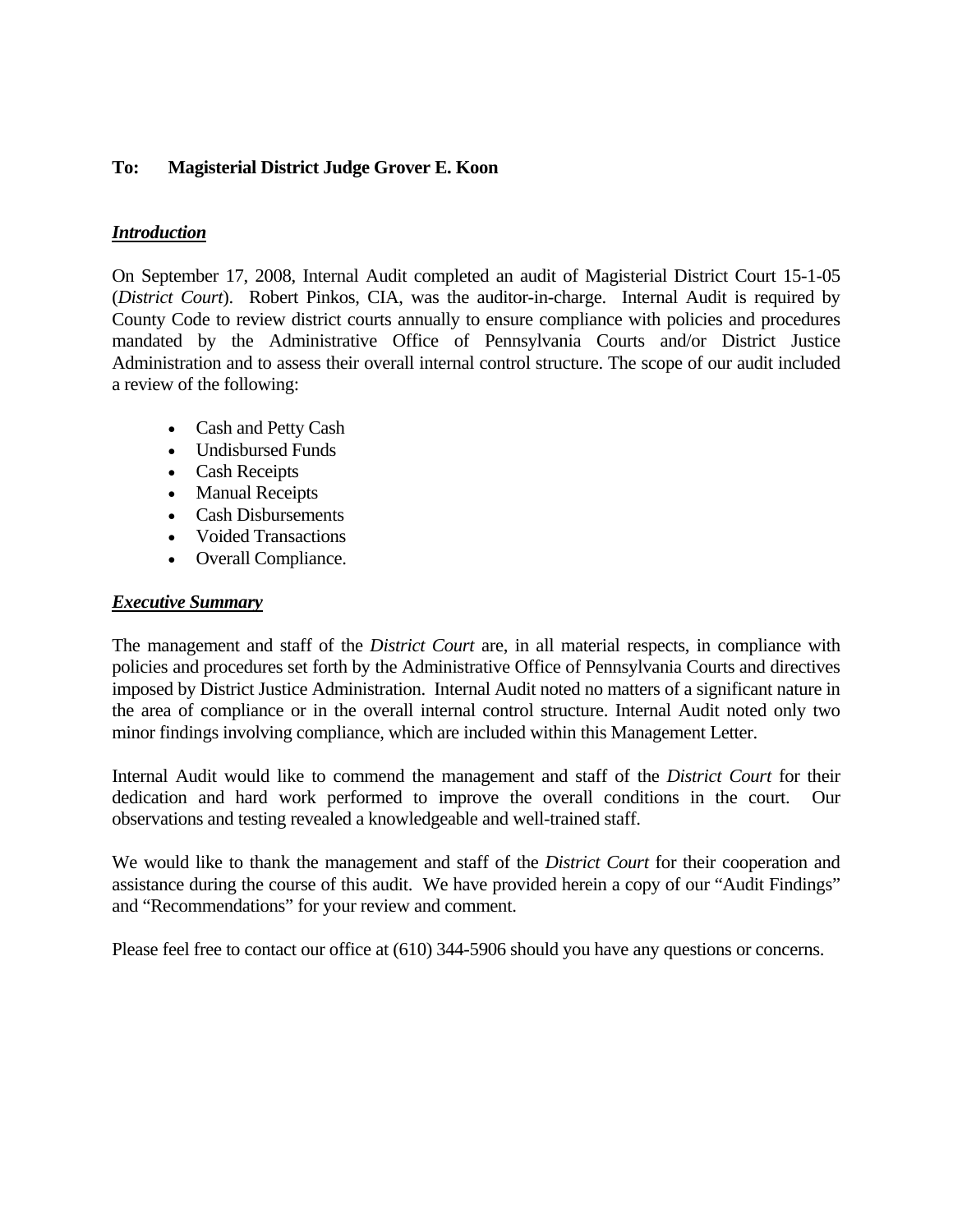## **COUNTY OF CHESTER**

# **MAGISTERIAL DISTRICT COURT 15-1-05**

# **FINDINGS AND RECOMMENDATIONS**

# **FOR THE YEAR ENDED DECEMBER 31, 2007**

# **I. COMPLIANCE WITH POLICIES AND PROCEDURES**

In order to test compliance with all applicable policies and procedures, Internal Audit selected a statistical sample of 25 case files out of a total population of 5,006 case files created in 2007. In addition, we performed other related tests of cash receipts, cash disbursements, manual receipts, undisbursed funds, and voided transactions. Sample size for the tested areas was determined through a risk assessment analysis based on the results of the *District Court's* prior year audit and current year case load. We believe the results of our tests are representative of the entire population on the basis of accepted audit sampling principles.

### Finding 1: Cash Disbursements

Internal Audit noted that a disbursement check was made payable to a District Judge rather than the District Court.

### Recommendation

Internal Audit recommends that when the *District Court* is disbursing money to another court, they make the check payable to the District Court instead of the District Judge of that court.

#### *Auditee Response*

*District Court management concurs with the audit finding and recommendation.* 

### Finding 2: Voided Receipts

Internal Audit noted that a voided receipt attached to the case file was not marked "void."

#### Recommendation

Internal Audit recommends that the staff exercise greater care to ensure that all voided receipts attached to the case file are properly marked "void."

#### *Auditee Response*

*District Court management concurs with the audit finding and recommendation.*